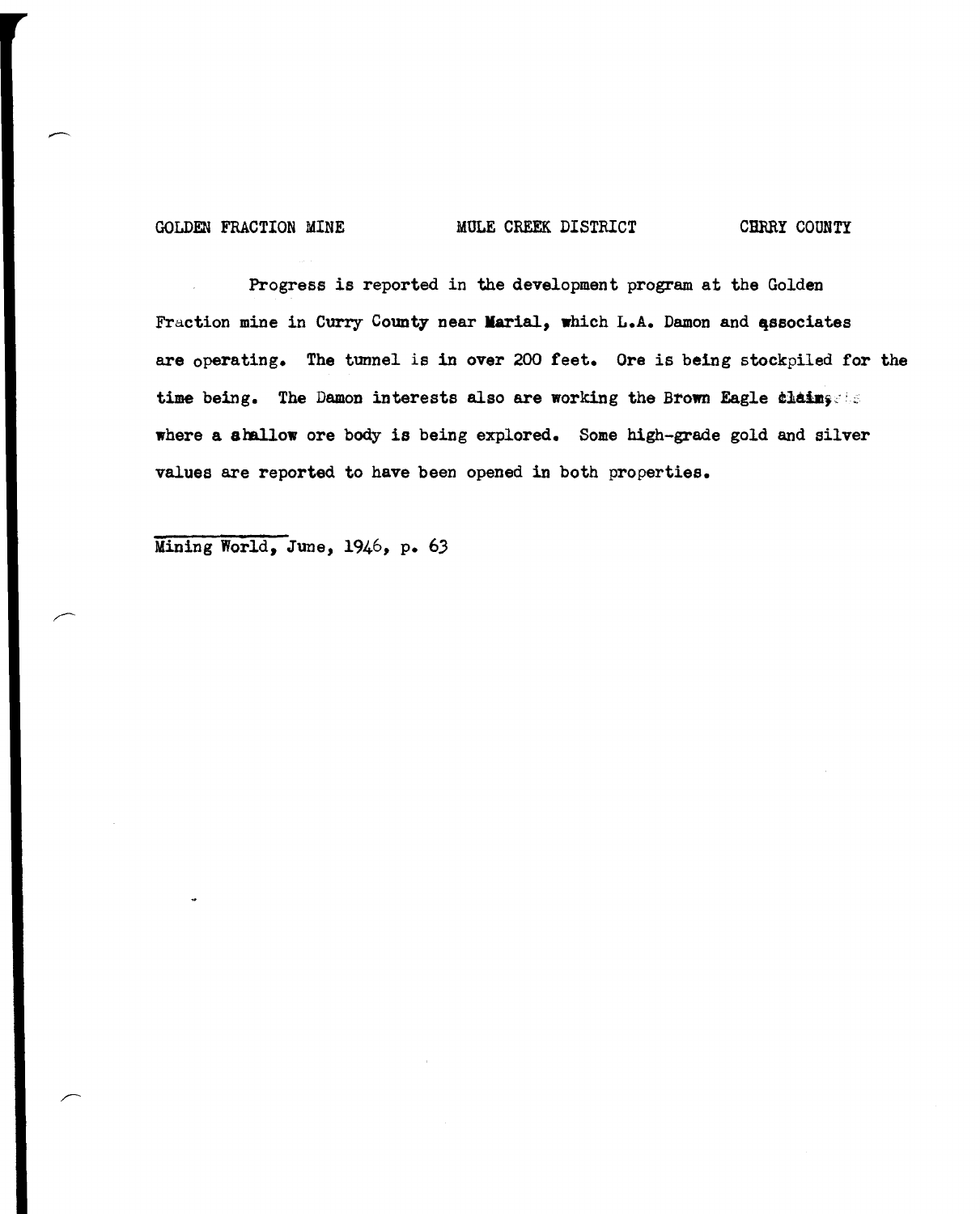State Department of Geology and Mineral Industries

702 Woodlark Building Portland, Oregon

Report by H. M. Dole July 18, 1946

## Golden Fraction Prospect (gold)

Mule Creek Mining Dist. Curry County

Owners: L. A. Damon (deceased) Arnold Exard

Marial, Oragon



Arsa:

1 claim (20 acres) hald by location.

STATE DEPT OF GEOLOGY & MINERAL INDS.

#### Location:

On the west Fork of Mule Croek.

Approximately 4% miles NW of Marial Postoffice in Section 31, T.32S.  $R_{\bullet}10W_{\bullet}$ 

Closest shipping point is Glendale, approximately 40 miles by Forest Service road from the mouth of Mule Creek.

#### History:

The claim was located in 1932 by Mr. Damon.

There has been no production.

#### Topography:

Rough mountainous topography. Elevation at portal 1160\* aneroid.

### Development work: See attached map.

Approximately 150' in one tunnel.

work has stopped due to the death of Mr. Damon.

#### Geology;

The tunnel is in greenstone (?), probably metabasalt, and dicrite.<br>Mineralization begins at 35'; it consists of pyrite, galoite, and quartz. At 45' the hanging wall has a strike of S 15<sup>0</sup>E and a dip of 80<sup>0</sup>E; at 85' it changes to S 35<sup>0</sup>E, the dip remaining fairly constant. Oxidized shears intersect the main vein at 35' and 95'. The heaviest mineralization of the vein occurs along the latter<br>shear. At the face it presents a 6"-10" gouge zone fairly heavy in pyrite and quartz with limonite and calcite and an 8"-14" shattered zone fairly heavy in pyrite with quartz and some calcite. Next to this and forming the right wall the rock is massive and is heavy in calcite and pyrite. Between the shear and the hanging wall the rock is quite badly altered, contains some pyrite and is interlaced with calcite and quertz veinlets. The rock of the hanging wall side is nearly identical to the latter.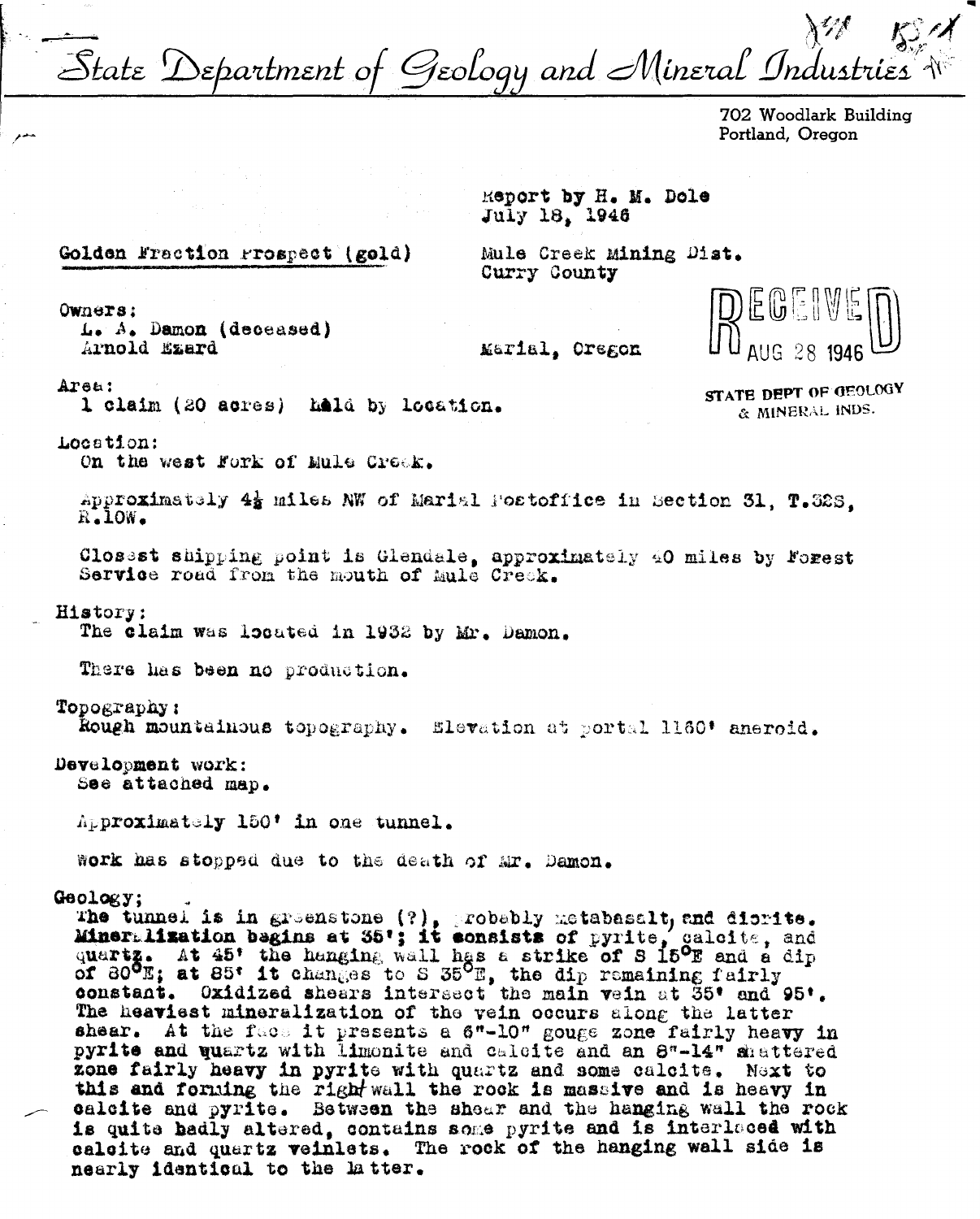# State Department of Geology and Mineral Industries

702 Woodlark Building Portland, Oregon

Three grab samples were taken. One embracing the gouge and shattered zone elong the shear, the second from the calcite-pyrite rock which forms the right wall, and the third from the hanging wall side to the left of the shear. They ran \$4.20 in Au., \$3.32 in Au. and #1.40 in Au., respectively.

#### Mining:

This property is still in the prospect stage. Sefore his death Mr. Demon was trying to develop some tonnage.

The drift is in good ab pe; it is well timbered and lagged and has good drainago.

Equipment consists of hand prospecting tools only.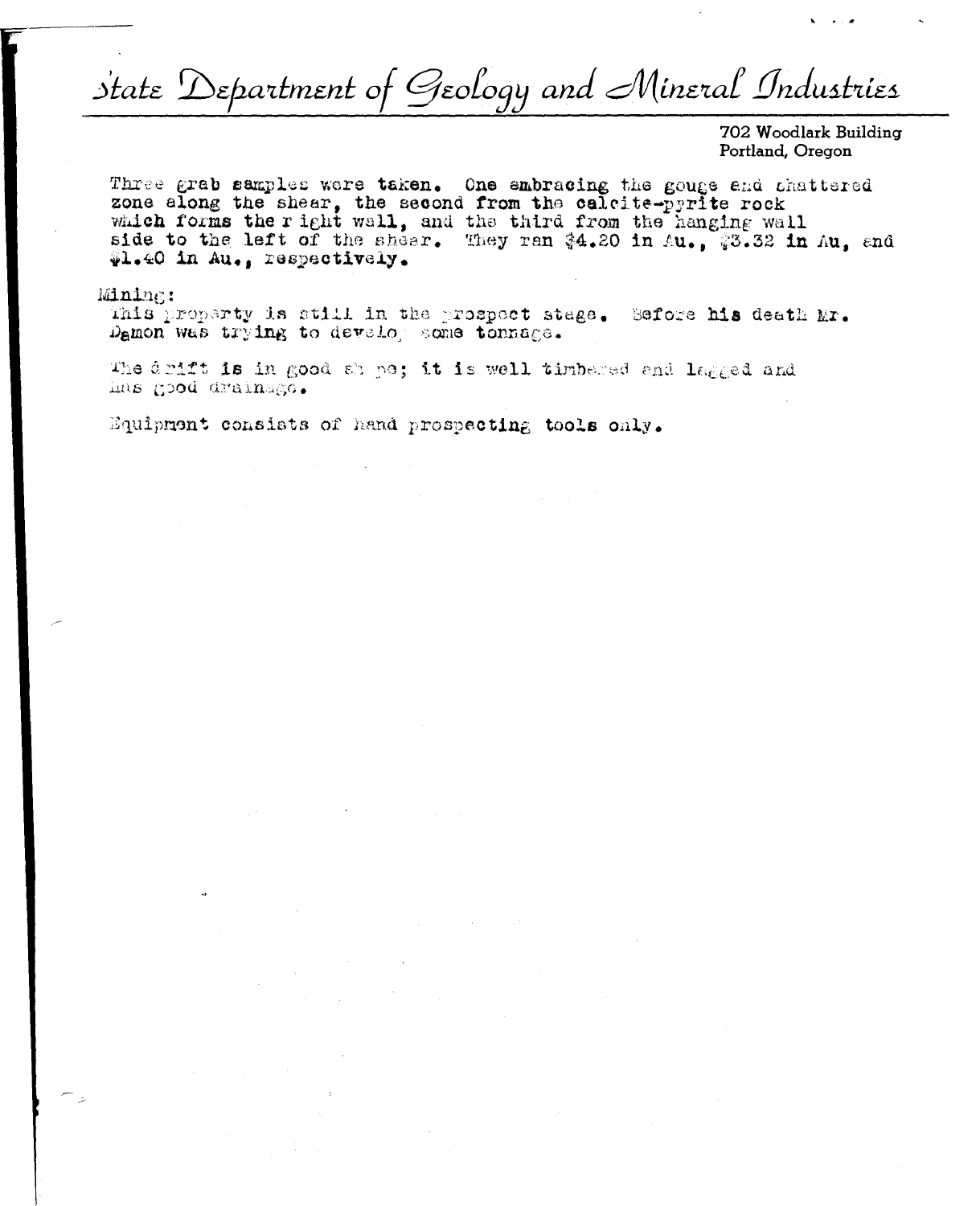State Department of Geology and Mineral Industries

702 Woodlark Building Portland, Oregon

GOLDEN FRACTION PROSPECT (gold)

Mule Creek

Curry County

Economics:

Mr. Damon reported in 1941 he has 200 tons of ore on the dump. But a more conservative estimate would be around 100, if it can be called ore. He also calls ore the pillar (see map) blocked out by his drifts. This is highly doubtful but could be easily proved by sampling.

Supposedly several score of assays were made on this prospect as mining<br>progressed but after Mr. Damons' death they were destroyed. The bulk<br>of them were reportedly "good". The Grants Pass Assay Leb. ran one<br>sample for him It was a channel sample 4' in length from approximately 90' in.

The drawhacks to this property are the same as all in this area, i.e., lack of road to mine and distance from shipping points.

**CENTRAL CENTRAL** 

There is plenty of timber and water on the property for almost any type of operation.

Informants: W. F. Crowell Willard Corwin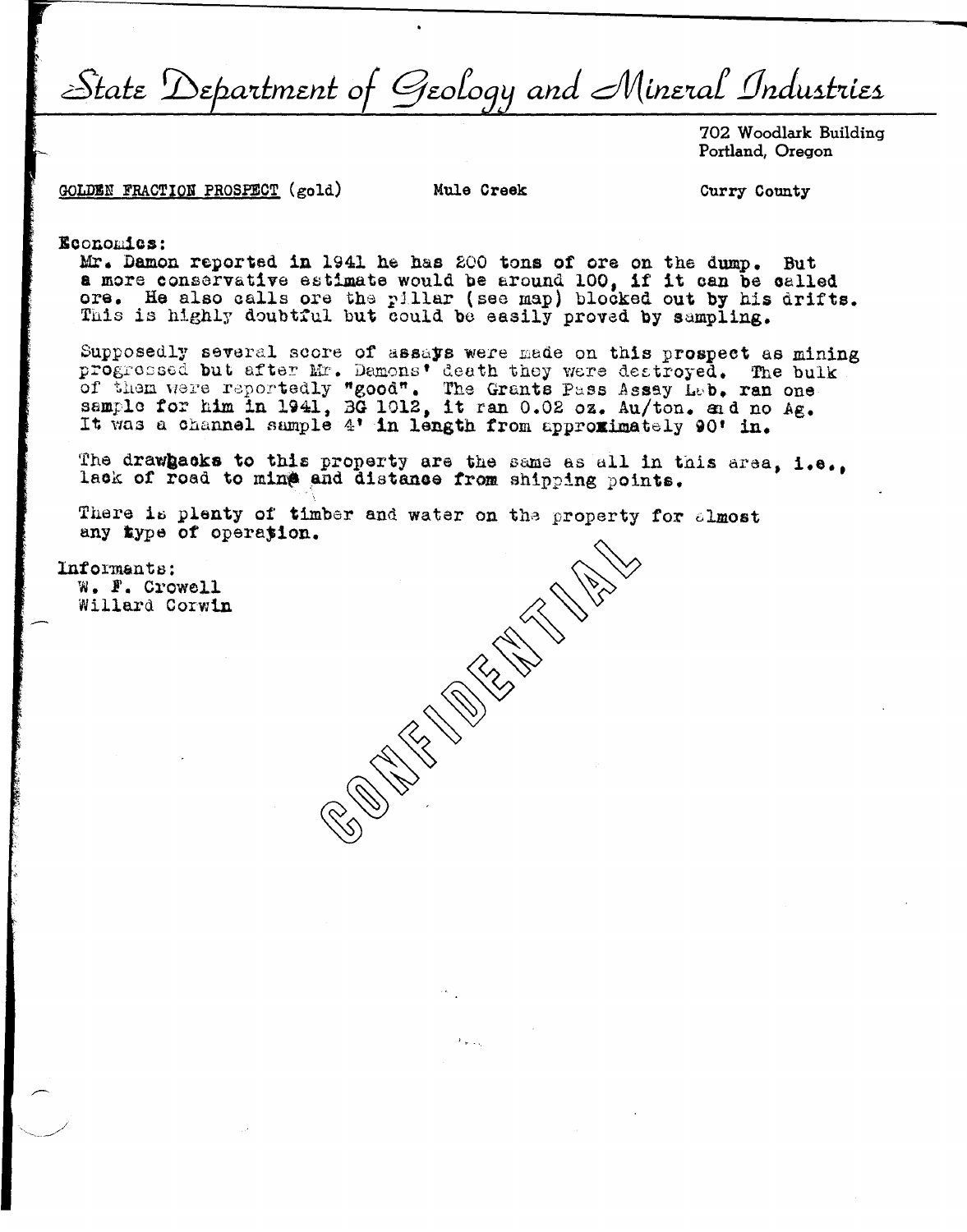## CRIB MINERAL RESOURCES FILE 12

RECORD IDENTIFICATION RECORD NO............ M061811 RECORD TYPE........... XIM COUNTRY/ORGANIZATION. USGS DEPOSIT NO........... QDGM1 93-153 MAP CODE NO. DF REC. REPORTER NAME ............................ SMITH. ROSCOE N. DATE .............................. 78 08 UPDATED........................ 81 02 BY................................ FERNS, MARK L. (BROOKS, HOWARD C.) NAME AND LOCATION DEPOSIT NAME ................. GOLDEN FRACTION SYNONYM NAME ................. BERT OWEN'S LEDGE MINING DISTRICT/AREA/SUBDIST. MULE CREEK COUNTRY CODE................... US COUNTRY NAME: UNITED STATES STATE CODE................ OR STATE NAME: OREGON COUNTY................... CURRY DRAINAGE AREA............ 17100310 PACIFIC NORTHNEST PHYSIOGRAPHIC PROV........ 13 KLAMATH MOUNTAINS LAND CLASSIFICATION....... 41 QUAD SCALE QUAD NO OR NAME BONE MOUNTAIN 1: 62500 LATITUDE LONGITUDE  $42 - 44 - 44N$  $127 - 54 - 248$ UTM NORTHING UTM EASTING UTM ZONE NO 4732750.0 425800.0  $+10$  $$ RANGE..... 10W  $SECIION - 31$ MERIDIAN. WB & M LOCATION COMMENTS: N 1/2 NW 1/4 COMMODITY INFORMATION COMMODITIES PRESENT ........... AU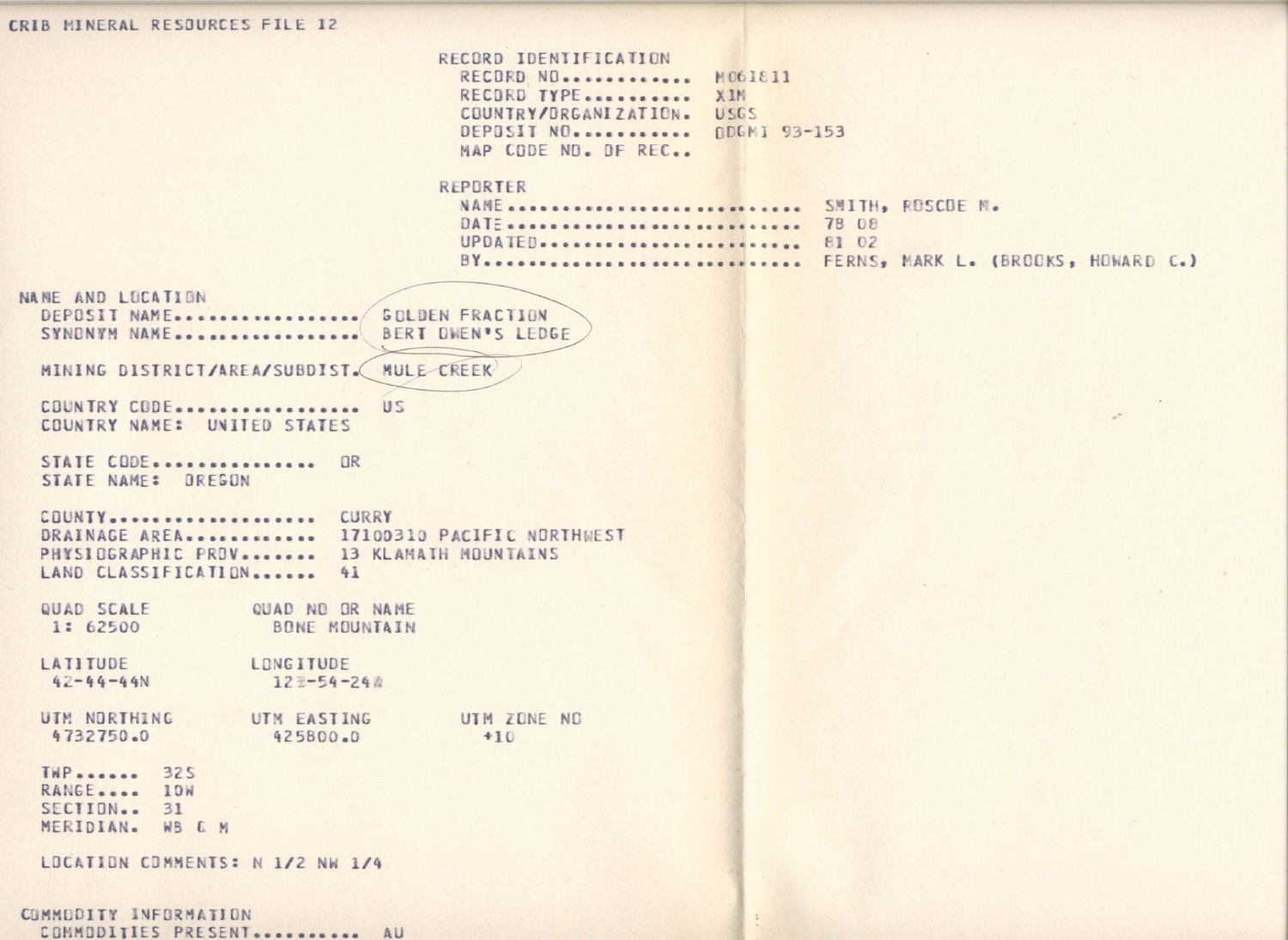#### UIL IMSLIIZHLU SIIZHLINE SRUURJSLI LOJO GOLD, PYRITE, PYRITE

ANALYTICAL DATA(GENERAL) TRACE TO 0.12 DZ/TON AU

EXPLORATION AND DEVELOPMENT STATUS OF EXPLOR. OR DEV. 1

#### DESCRIPTION OF DEPOSIT

DEPOSIT TYPES: VEIN FORM/SHAPE OF DEPOSIT:

SIZE/DIRECTIONAL DATA SIZE OF DEPOSIT....... SMALL

DESCRIPTION OF WORKINGS

COMMENTS(DESCRIP. OF WORKINGS): 50 FOOT ADIT

PRODUCTION NO PRODUCTION

### GEOLOGY AND MINERALDGY

AGE OF HOST ROCKS.............. JUR HOST ROCK TYPES.............. GREENSTONE PORPHYRY

AGE OF ASSOC. IGNEOUS ROCKS.. JUR IGNEDUS ROCK TYPES ............ METAGABBRO

PERTINENT MINERALOGY.......... QUARTZ, PYRITE

#### LOCAL CEOLOGY

NAMES/AGE OF FORMATIONS, UNITS, OR ROCK TYPES 1) NAME: ROGUE VOLCANICS AGE: JUR

GENERAL REFERENCES

1) RAMP, L. AND DIHERS, 1977, GEOLOGY, MINERAL RESOURCES AND ROCK MATERIAL OF CURRY COUNTY, OREGON; ODGHI BULL. 9 P.39 2) OREGON METAL MINES HANDBOOK, 1940, ODGMI BULL. 14-C, VOL. 1, P.73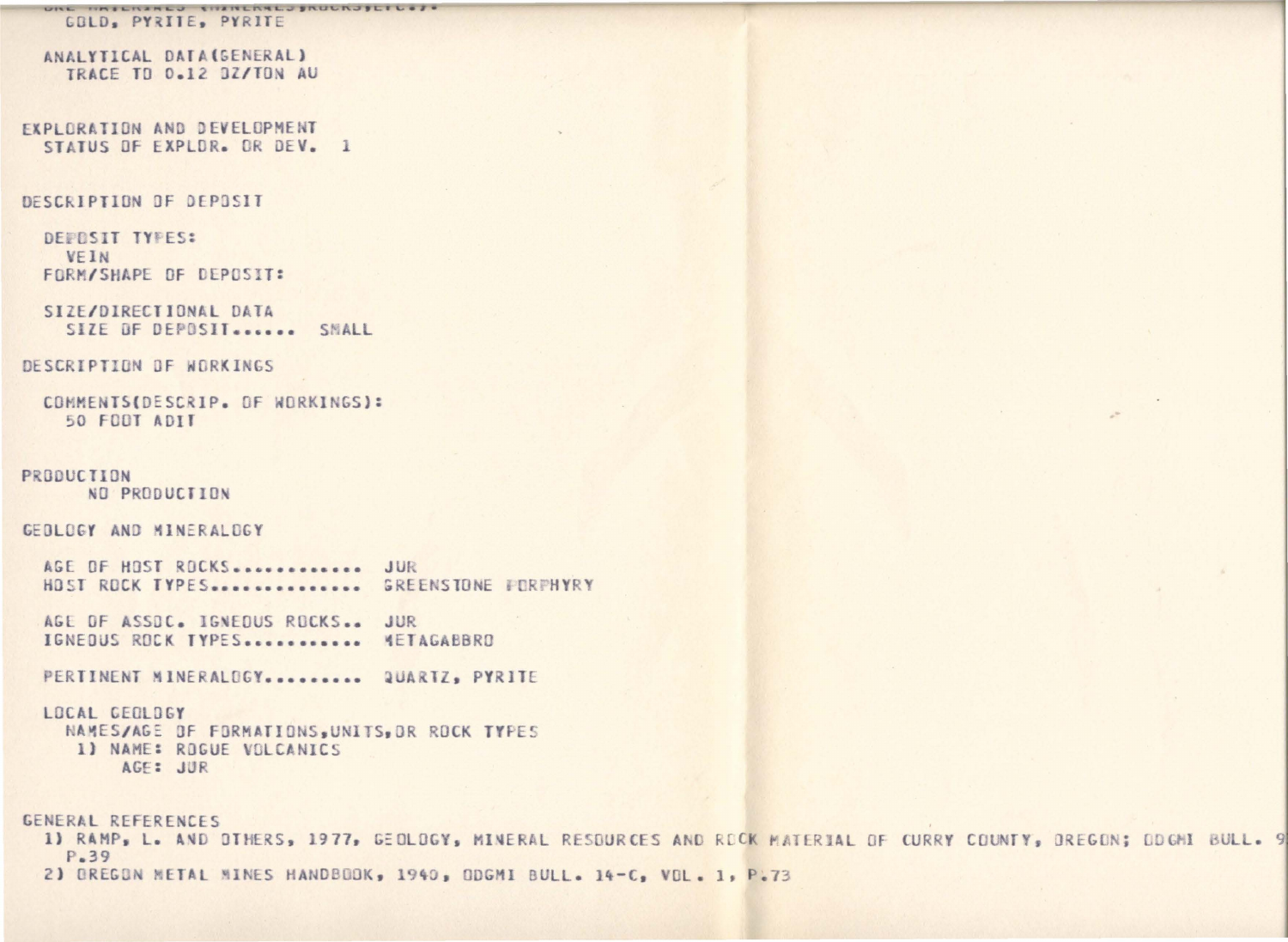Solden Frantisin plan, Sec 31 0,7325 Q 10W. On east slope of Rooster. drawage of West take of mille l mille Cr. altweel Byllyn Jays Sitween Bert Queus. Hanny & Golden Bras. J. Jus of supplicates.